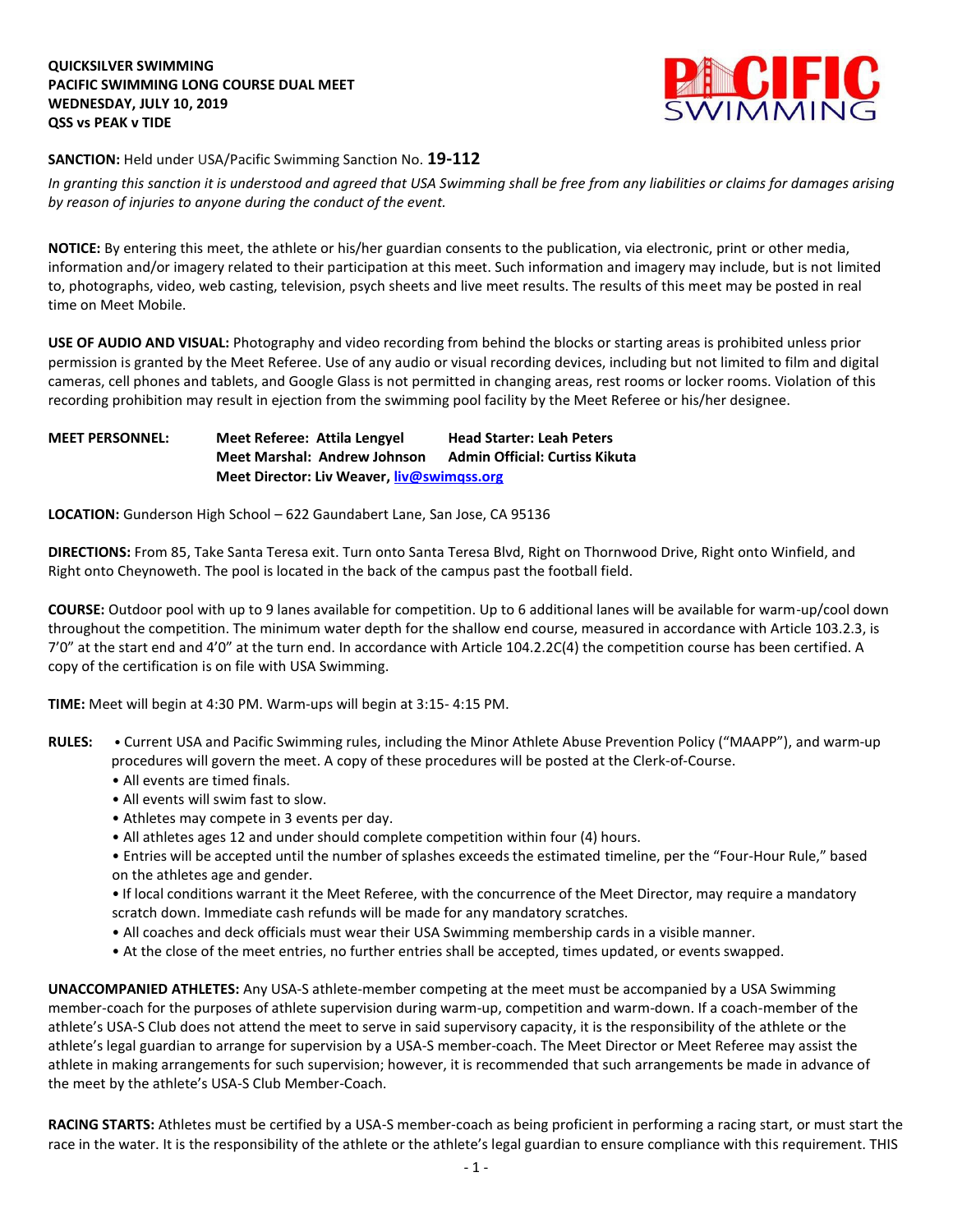WILL BE STRICTLY ENFORCED. COACHES WILL BE ASKED PRIOR TO THE MEET AND AT THE COACHES MEETING TO ENSURE ATHLETES ARE PROPERLY DIVE CERTIFIED.

**RESTRICTIONS:** • Smoking and the use of other tobacco products is prohibited on the pool deck, in the locker rooms, in spectator

seating, on standing areas and in all areas used by athletes, during the meet and during warm-up periods.

- Sale and use of alcoholic beverages is prohibited in all areas of the meet venue.
- No glass containers are allowed in the meet venue.
- No propane heater is permitted except for snack bar/meet operations.
- All shelters must be properly secured.
- Deck Changes are prohibited.

• Destructive devices, to include but not limited to, explosive devices and equipment, firearms (open or concealed), blades, knives, mace, stun guns and blunt objects are strictly prohibited in the swimming facility and its surrounding areas. If observed, the Meet Referee or his/her designee may ask that these devices be stored safely away from the public or removed from the facility. Noncompliance may result in the reporting to law enforcement authorities and ejection from the facility. Law enforcement officers (LEO) are exempt per applicable laws.

 Operation of a drone, or any other flying apparatus, is prohibited over the venue (pools, athlete/coach areas, spectator areas and open ceiling locker rooms) any time athletes, coaches, officials and/or spectators arepresent.

**ELIGIBILITY:** • Athletes must be current members of USA-S and enter their name and registration number on the meet entry card

 as they are shown on their Registration Card. If this is not done, it may be difficult to match the athlete with the registration and times database. The meet host will check all athlete registrations against the SWIMS database and if not found to be registered, the Meet Director shall accept the registration at the meet (a \$10 surcharge will be added to the regular registration fee). Duplicate registrations will be refunded by mail.

• Entries with "NO TIME" will be accepted, but coaches are highly encouraged to enter coach verified times for all NT athletes to ensure a smooth meet flow.

• Disabled athletes are welcome to attend this meet and should contact the Meet Director or Meet Referee regarding any special accommodations on entry times and seeding per Pacific Swimming policy.

• Athletes 19 years of age and over may compete in the meet for time only, no awards. Such swimmers must have met standards for the 17-18 age group.

- The athlete's age will be the age of the athlete on the first day of the meet.
- Athlete's must be members of QSS, PEAK or TIDE, or unattached athletes registered with QSS, PEAK or TIDE toparticipate.

**ENTRY FEES:** \$4.00 per event plus a \$10.00 participation fee per athlete. Entries will be rejected if payment is not sent at time of request. No refunds will be made, except mandatory scratch downs.

**ONLINE ENTRIES:** Athletes must enter through their club's Team Unify entry system. Entries are due Monday, July 1. Make team check payable to: QuickSilver Swimming. Hand deliver team check to Meet Director at start of meet.

**CHECK-IN:** The meet will be pre-seeded.

**SCRATCHES:** Any athletes not reporting for or competing in an individual timed final event that they have entered shall not be penalized.

**AWARDS:** None.

**ADMISSION:** Free.

**SNACK BAR & HOSPITALITY:** Coaches and working deck officials will be provided dinner. A food truck may be on site.